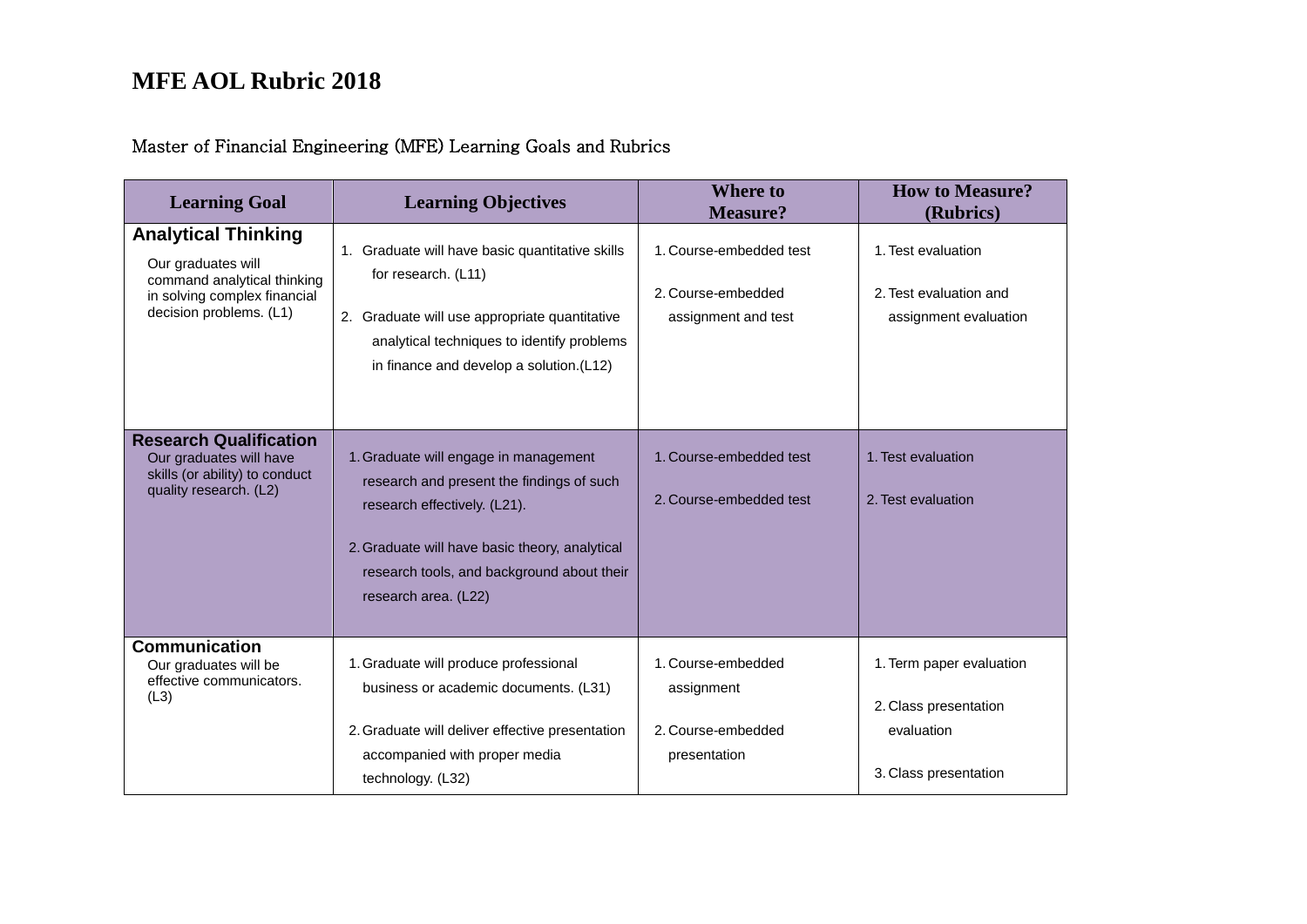|                                                                                    | 3. Graduate will demonstrate effective<br>interpersonal communication in a team<br>setting. (L33)                                                                                                                                             | 3. Course-embedded team<br>project                                                      | evaluation                                                                  |
|------------------------------------------------------------------------------------|-----------------------------------------------------------------------------------------------------------------------------------------------------------------------------------------------------------------------------------------------|-----------------------------------------------------------------------------------------|-----------------------------------------------------------------------------|
| <b>Global perspective</b><br>Our graduates will have a<br>global perspective. (L4) | 1. Graduate will understand global business<br>issues and relate current issues to<br>emerging business opportunities. (L41)<br>2. Graduate will take command of global<br>financial markets in business English or<br>other languages. (L42) | 1. Course-embedded<br>assignment<br>2. Class participation and Test<br>(OPI) evaluation | 1. Test evaluation<br>2. Class participation<br>evaluation & OPI evaluation |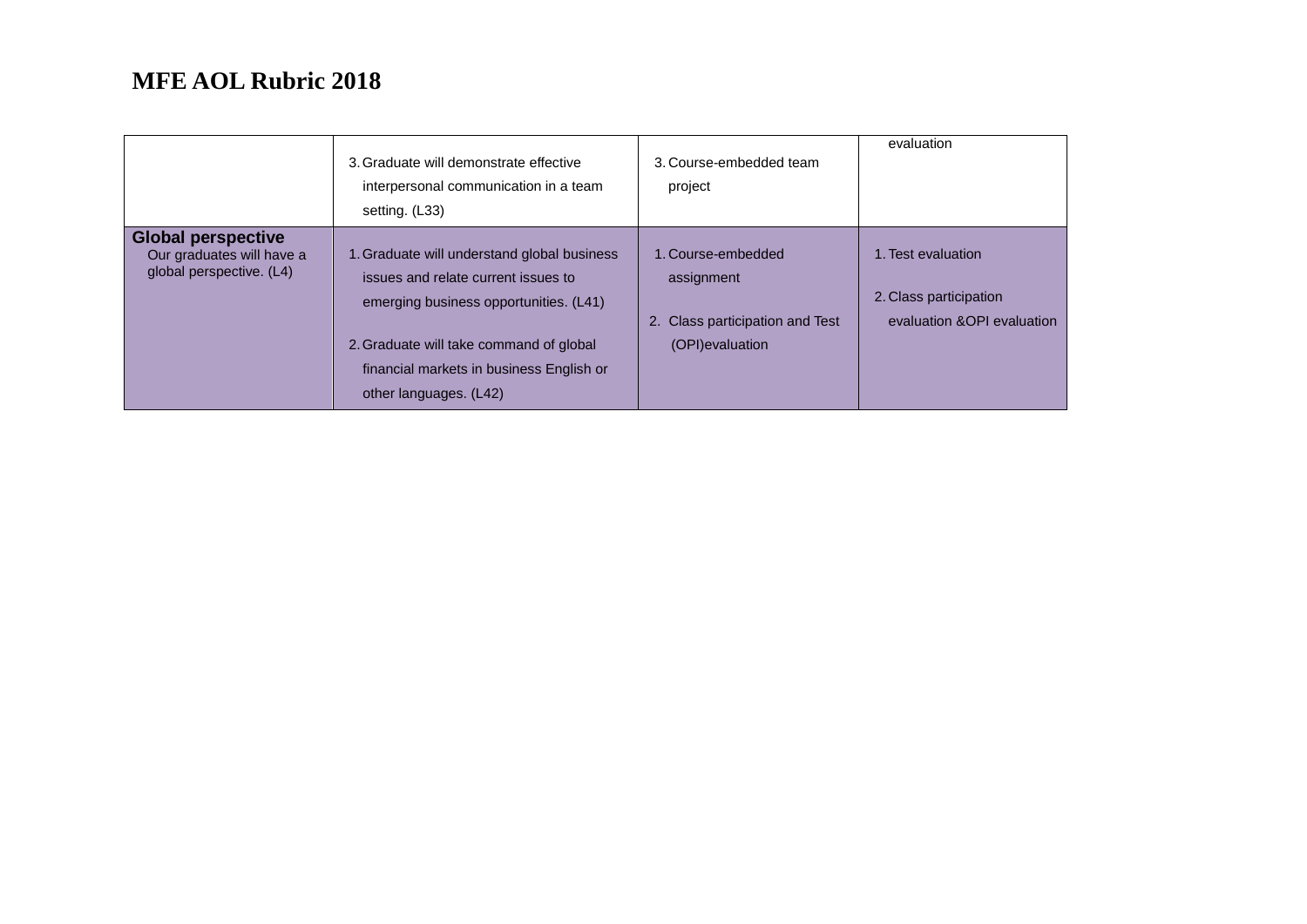#### **APPENDIX 1. Rubrics for MFE Assessment**

Rubrics to assess achievements of learning objectives

#### **L1. Analytical Thinking: Our graduates will command analytical thinking in solving complex financial decision problems.**

L11. Graduate will have basic quantitative skills for research

| <b>Traits</b>                | Performance Levels                                                                                  |                                                                                                  |                                                                                                |
|------------------------------|-----------------------------------------------------------------------------------------------------|--------------------------------------------------------------------------------------------------|------------------------------------------------------------------------------------------------|
|                              | 1 (Fails to Meet Expectations)                                                                      | 2 (Meets Expectations)                                                                           | 3 (Exceeds Expectations)                                                                       |
| Logic<br>and<br>organization | Arguments are poorly organized, do not flow<br>well, and are hard to follow.                        | Most but not all of the arguments are well<br>organized, flow logically, and are easy to follow. | All arguments are well organized, flow<br>logically, and are easy to follow.                   |
|                              |                                                                                                     |                                                                                                  |                                                                                                |
| 2. Identification            | Neglects to identify case issues; recounts facts                                                    | Clearly identifies the key issues in the case and                                                | Develops a well-integrated statement of the                                                    |
| of research                  | of case with little analysis                                                                        | demonstrates understanding of the research<br><i>issues</i>                                      | complex research issues                                                                        |
| problems                     |                                                                                                     |                                                                                                  |                                                                                                |
| 3. Effective                 | No literature or used of inappropriate web-based<br>sources; sources are not come from professional | Uses more than one research source but<br>demonstrates no attempt to incorporate current         | Uses multiple research sources and makes<br>effective use of current and reliable information; |
| literature                   | literature; sources are not current and/or                                                          | information; most sources are authoritative or                                                   | sources are authoritative or come from the                                                     |
| search skills                | relevant.                                                                                           | come from professional literature; sources are<br>generally current and relevant.                | professional literature; includes current relevant<br>sources.                                 |
| 4. Application of            | Misuses quantitative analysis tools, concepts,                                                      | Appropriately quantitative analysis tools,                                                       | Shows strong understanding and application of                                                  |
| quantitative                 | and techniques                                                                                      | concepts, and techniques                                                                         | quantitative analysis tools, concepts, and<br>techniques                                       |
| tools                        |                                                                                                     |                                                                                                  |                                                                                                |
| Consistent                   | No or very weak connection between analysis                                                         | Reasonable connection between analysis and                                                       | Very strong connection between analysis and                                                    |
| conclusions                  | and conclusions                                                                                     | conclusions; there may be minor inconsistencies                                                  | conclusions; there are no inconsistencies.                                                     |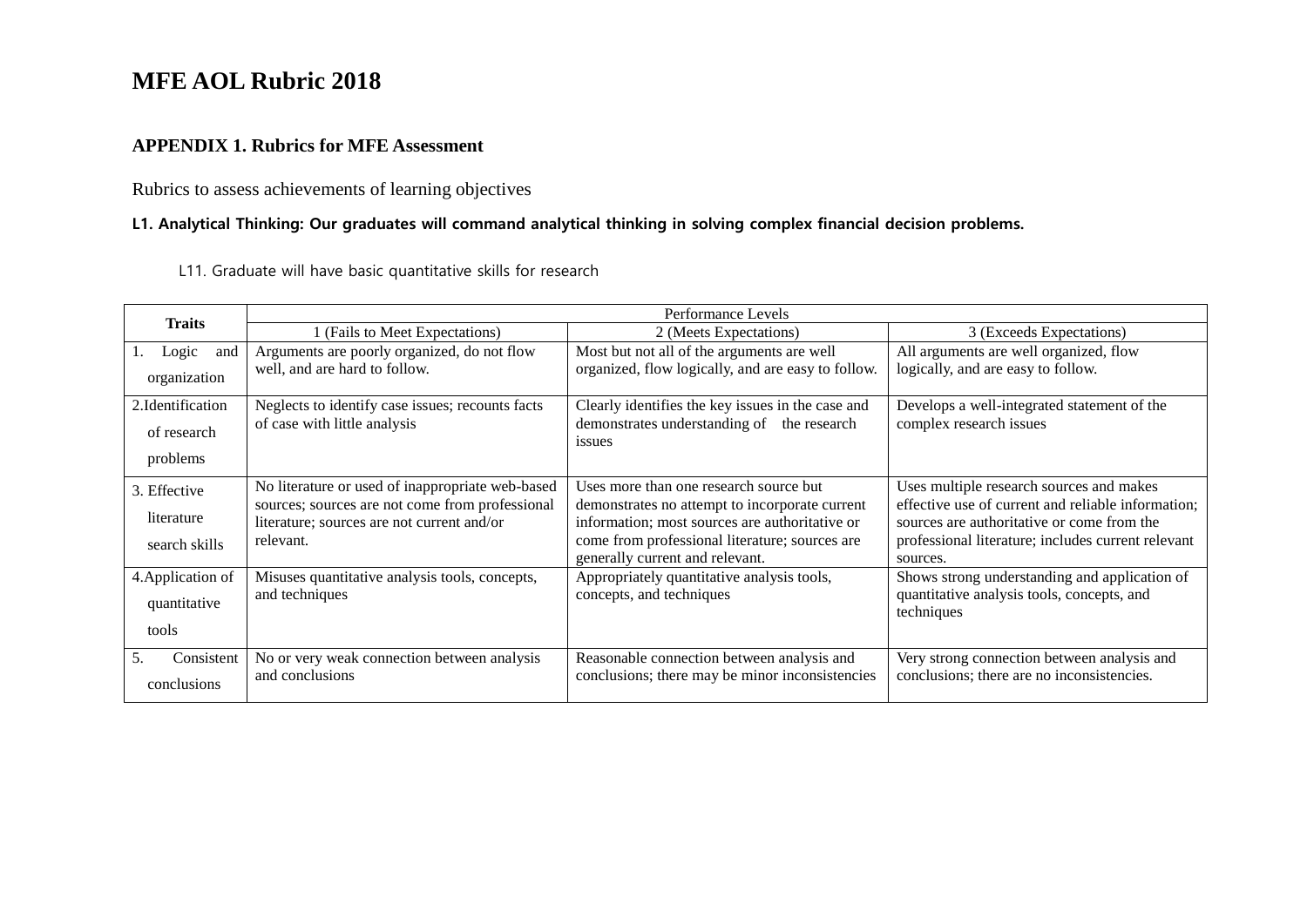| <b>Traits</b>                  | Performance Levels                         |                                               |                                                  |
|--------------------------------|--------------------------------------------|-----------------------------------------------|--------------------------------------------------|
|                                | 1 (Fails to Meet Expectations)             | 2 (Meets Expectations)                        | 3 (Exceeds Expectations)                         |
|                                | Shows little understanding of              | Shows solid understanding of quantitative     | Shows through grasp of quantitative              |
| 1. Quantitative knowledge      | quantitative knowledge                     | knowledge                                     | knowledge                                        |
| 2. Application of quantitative | Misuses quantitative analysis tools,       | Appropriately quantitative analysis tools,    | Shows strong understanding and application       |
| analytical Tools               | concepts, and techniques                   | concepts, and techniques                      | of quantitative analysis tools, concepts, and    |
|                                |                                            |                                               | techniques                                       |
|                                | Fails to incorporate financials into case  | Shows knowledge of ratios and trend           | Applies ratios and trend analysis to develop     |
| 3. Application of financial    | analysis or shows only limited attempts    | analysis; demonstrates understanding of       | sound judgments about company situation          |
| analysis                       | to understand financials                   | firm's financial standing                     | and prospects; presents financial analysis       |
|                                |                                            |                                               | professionally                                   |
| 4. Identification of case      | Neglects to identify case issues; recounts | Clearly identifies the key issues in the case | Develops a well-integrated statement of the      |
| problems/issues                | facts of case with little analysis         | and demonstrates understanding of             | complex issues of the case and demonstrates      |
|                                |                                            | company's decision situation                  | understanding of situation                       |
|                                | Identifies weak or infeasible alternatives | Generates 2 or 3 feasible alternatives for    | Develops 2 or 3 insightful alternatives for      |
| 5. Generation of alternatives  | with little attention to case issues       | resolving the key issues of the case          | resolving the issues; offers specificity and     |
|                                |                                            |                                               | originality                                      |
|                                | Offers weak recommendations or pays        | Provides well-reasoned recommendations        | Integrates alternatives into a well-developed    |
| 6. Recommendations             | little attention to addressing case issues | that follow from the preceding analysis and   | action plan; offers specificity, priorities, and |
|                                |                                            | clearly address case issues; no surprises     | sequencing of actions                            |
| 7. Solutions                   | Shows little attention to presenting sound | Provides good arguments backed up with        | Provides strong rationale and convincing         |
|                                | arguments or backing up ideas with         | quantitative knowledge, analysis, and         | arguments backed up with                         |
|                                | analysis; offers "I think" statements      | persuasive rationale                          | quantitative knowledge, analysis, and            |
|                                |                                            |                                               | persuasive rationale                             |

L12. Graduate will use appropriate quantitative analytical techniques to identify problems in finance and develop a solution.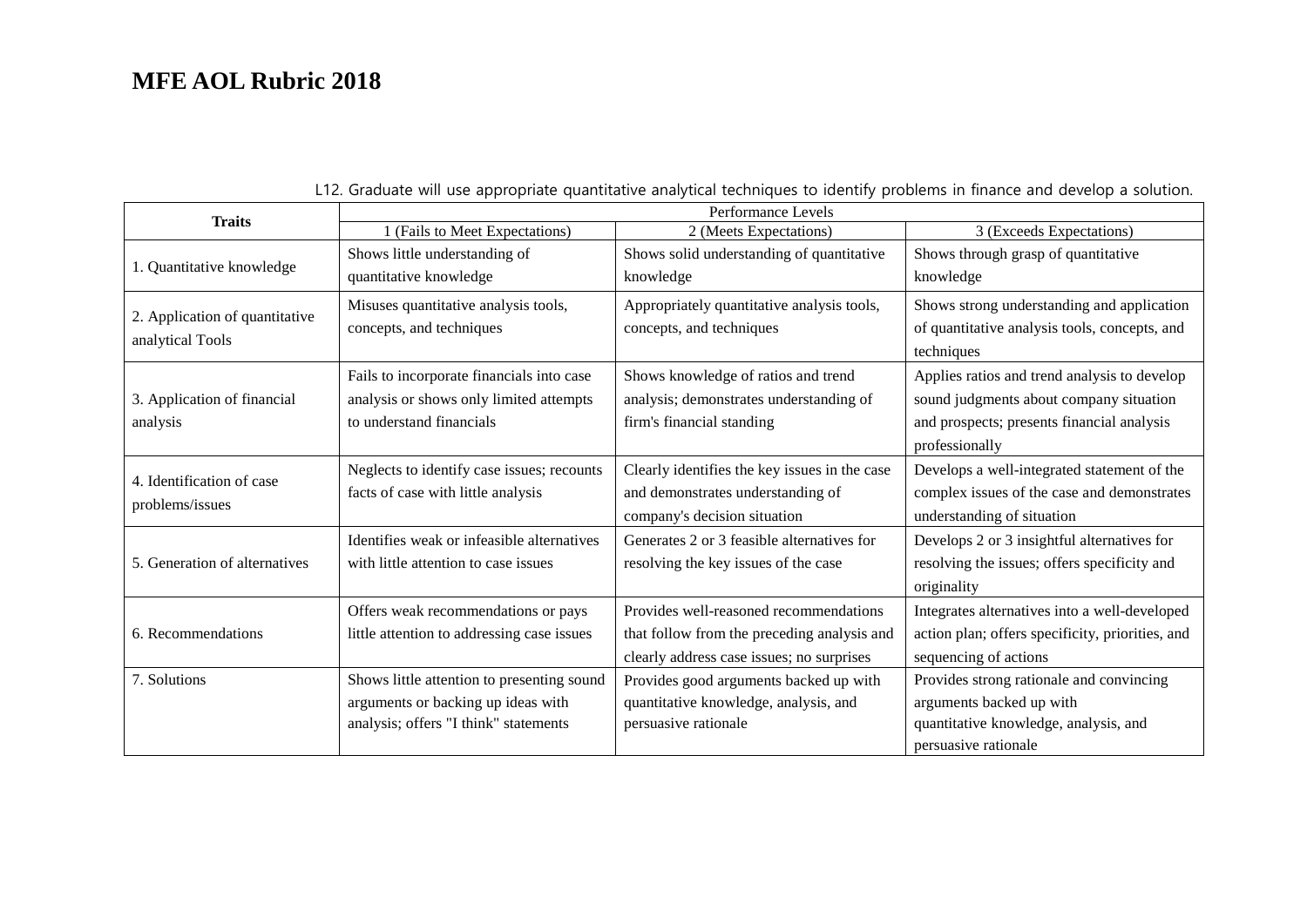#### **L2. Research Qualification: Our graduates will have skills (or ability) to conduct quality research.**

L21. Graduate will engage in management research and present the findings of such research effectively.

| <b>Traits</b>                                                    | <b>Performance Levels</b>                                    |                                                         |                                                                                                  |  |
|------------------------------------------------------------------|--------------------------------------------------------------|---------------------------------------------------------|--------------------------------------------------------------------------------------------------|--|
|                                                                  | 1 (Fails to Meet Expectations)                               | 2 (Meets Expectations)                                  | 3 (Exceeds Expectations)                                                                         |  |
| 1. Preparation:<br>"fact finding"                                | No significant research                                      | At least 3 sources of relevant research                 | Research that goes beyond "literal" categories into<br>"lateral" for points of comparison        |  |
| 2. Preparation:<br>"problem/objective<br>finding"                | No clear cut problem or objective<br>identified              | A problem identified but no or only<br>vague objectives | All problems clearly stated and multiple objectives<br>prioritized toward solution opportunities |  |
| 3. Incubation:<br>"idea finding"                                 | Not many ideas generated with little<br>novelty or diversity | Good number of ideas but not overly<br>novel or diverse | Many ideas of a diverse nature                                                                   |  |
| 4. Illumination:<br>"solution finding"                           | Selection fails to meet objective(s)                         | Selection solves problem stated in main<br>objective    | Selection meets all objectives/maximizes solutions to all<br>problems                            |  |
| 5. Verification:<br>"acceptance"<br>finding"<br>(idea is proven) | Not a successful solution                                    | Minimally successful (modification or<br>improvement)   | Highly successful solution (uniquely creative)                                                   |  |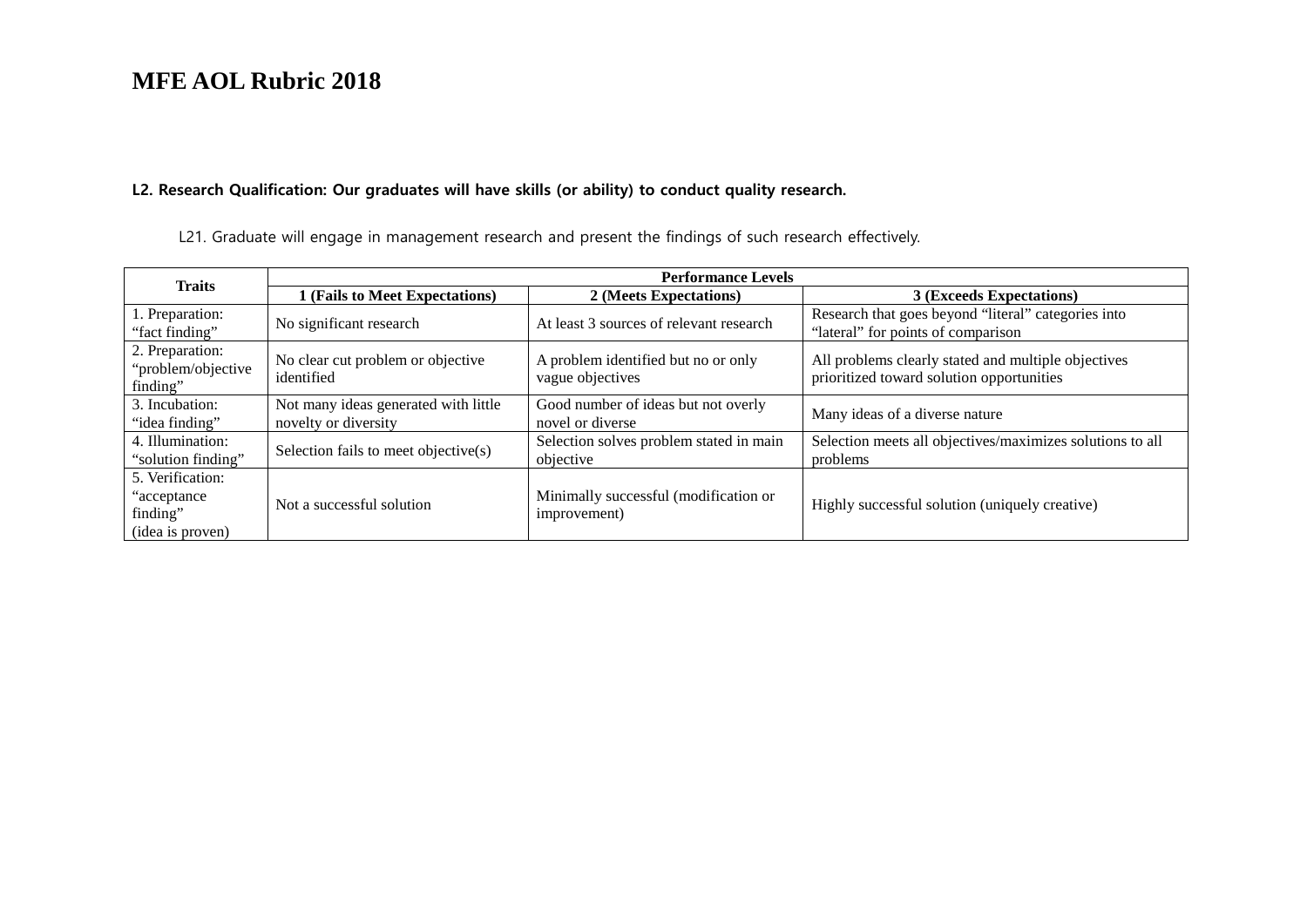L22. Graduate will have basic theory, analytical research tools, and background about their research areas.

| <b>Traits</b>                                                                   | Performance Levels                                                                                                             |                                                                                                                            |                                                                                                     |
|---------------------------------------------------------------------------------|--------------------------------------------------------------------------------------------------------------------------------|----------------------------------------------------------------------------------------------------------------------------|-----------------------------------------------------------------------------------------------------|
|                                                                                 | 1 (Fail to expectations)                                                                                                       | 2 (Meets Expectations)                                                                                                     | 3 (Exceed Expectations)                                                                             |
| Understanding<br>Theory.                                                        | · Misunderstands or superficially understands<br>assumptions, motivations, justifications and<br>implications of basic theory. | · Understands most but not all aspects of basic<br>theory.                                                                 | Correctly understands all aspects of basic<br>theory.                                               |
| 2. Application<br>of Theory                                                     | · Derivation or application of theory is not<br>strong enough to support research arguments.                                   | Derivation or application of theory supports<br>research arguments, but with some logical gap<br>or unnatural assumptions. | Derivation or application of theory strongly<br>supports research arguments.                        |
| 3. Proper use of<br>effective<br>research tools.                                | tools used for research is<br>· Methods and<br>irrelevant with research arguments.                                             | · Methods and tools used for research is<br>relevant with research arguments. But there is<br>a room for improvement.      | and tools used for research is<br>Methods<br>perfectly adequate to address a research<br>arguments. |
| 4.<br>Understanding<br>currently<br>important issues<br>research<br>on<br>area. | · Has no knowledge of currently important or<br>actively discussed topics in their research<br>area.                           | Has some knowledge of currently important<br>or actively discussed topics in their research<br>area.                       | Fully aware of currently important or actively<br>discussed topics in their research area.          |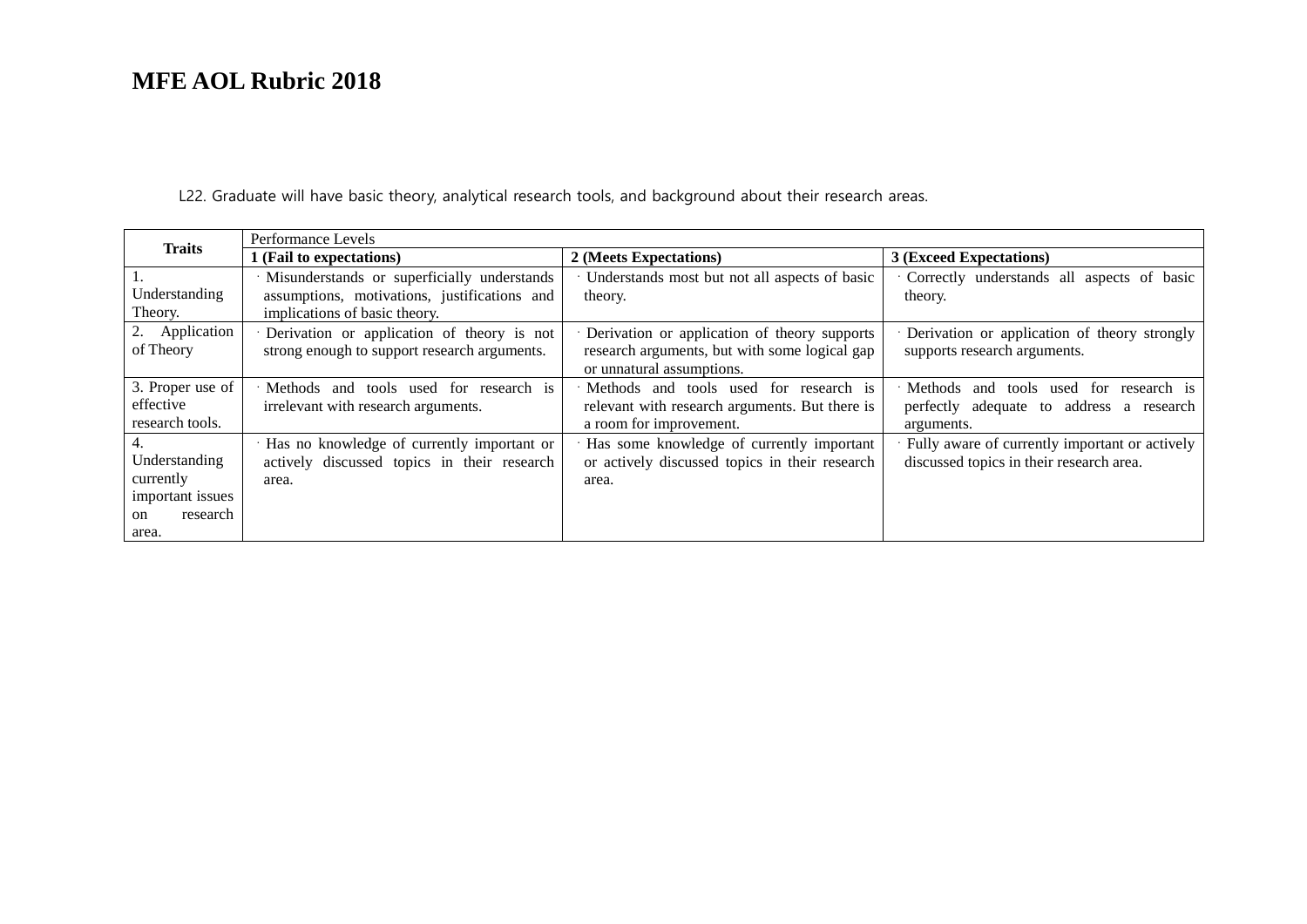#### **L3: Communication: our graduates will be effective communicators.**

L31. Graduate will produce professional business documents.

|                                              | Performance Levels                                                                                                                                              |                                                                                                                                                                                                                                                                                                     |                                                                                                                                                                                                                                         |
|----------------------------------------------|-----------------------------------------------------------------------------------------------------------------------------------------------------------------|-----------------------------------------------------------------------------------------------------------------------------------------------------------------------------------------------------------------------------------------------------------------------------------------------------|-----------------------------------------------------------------------------------------------------------------------------------------------------------------------------------------------------------------------------------------|
| <b>Traits</b>                                | 1 (Fails to Meet Expectations)                                                                                                                                  | 2 (Meets Expectations)                                                                                                                                                                                                                                                                              | 3 (Exceeds Expectations)                                                                                                                                                                                                                |
| 1. Clear introduction and                    | No or unclear introduction, and absence of                                                                                                                      | Provides an introduction, present some but                                                                                                                                                                                                                                                          | Provides a coherent introduction and                                                                                                                                                                                                    |
| background                                   | background information.                                                                                                                                         | not all of the key background information.                                                                                                                                                                                                                                                          | addresses key background issues effectively.                                                                                                                                                                                            |
| 2. Discipline-related<br>concepts and issues | Discipline-specific concepts and issues are<br>not identified or they are identified<br>inappropriately.                                                        | Appropriately addresses most of the key<br>discipline-specific concepts and issues but<br>omits or identifies a few of the minor ones.                                                                                                                                                              | Appropriately addresses all key discipline-<br>specific concepts and issues and most of the<br>minor ones.                                                                                                                              |
| 3. Internally consistent<br>arguments        | Arguments are inconsistent, different parts<br>of the paper do not relate well to each other<br>and are inconsistent.                                           | Most arguments are consistent, and most<br>parts of the paper are integrated and<br>consistent.                                                                                                                                                                                                     | Arguments presented in the paper are<br>consistent and the different parts of the<br>paper are well integrated and consistent.                                                                                                          |
| 4. Logic and organization                    | Arguments are poorly organized, do not<br>flow well, and are hard to follow.                                                                                    | Most but not all of the arguments are well<br>organized, flow logically, and are easy to<br>follow.                                                                                                                                                                                                 | All arguments are well organized, flow<br>logically, and are easy to follow.                                                                                                                                                            |
| 5 Consistent conclusions                     | No or very weak connection between<br>analysis and conclusions                                                                                                  | Reasonable connection between analysis<br>and conclusions; there may be minor<br>inconsistencies                                                                                                                                                                                                    | Very strong connection between analysis<br>and conclusions; there are no<br>inconsistencies.                                                                                                                                            |
| 6. Style and grammar                         | Numerous spelling errors; inappropriate<br>grammar, sentence structure, and<br>paragraphing used throughout the document.                                       | Few spelling errors, generally appropriate<br>grammar, sentence structure, and<br>paragraphing.                                                                                                                                                                                                     | No or very minimal spelling, grammar,<br>sentence structure, and paragraphing errors.                                                                                                                                                   |
| 7. Effective literature search<br>skills     | No literature or used of inappropriate web-<br>based sources; sources are not come from<br>professional literature; sources are not<br>current and/or relevant. | Uses more than one research source but<br>demonstrates no attempt to incorporate<br>current information; most sources are<br>authoritative or come from professional<br>literature; sources are generally current and<br>relevant.                                                                  | Uses multiple research sources and makes<br>effective use of current and reliable<br>information; sources are authoritative or<br>come from the professional literature;<br>includes current relevant sources.                          |
| 8. Documents sources                         | No or inconsistent references; evidence of<br>plagiarism.                                                                                                       | Generally includes appropriate citations<br>within the document and lists references at<br>the end of the documents; references are<br>generally usable but may not contain the full<br>bibliographic information; citations and<br>references are generally consistent<br>throughout the documents | Includes appropriate citations within the<br>documents and lists references that include<br>full bibliographic information for each<br>citation in the document; citations and<br>references are consistent throughout the<br>document. |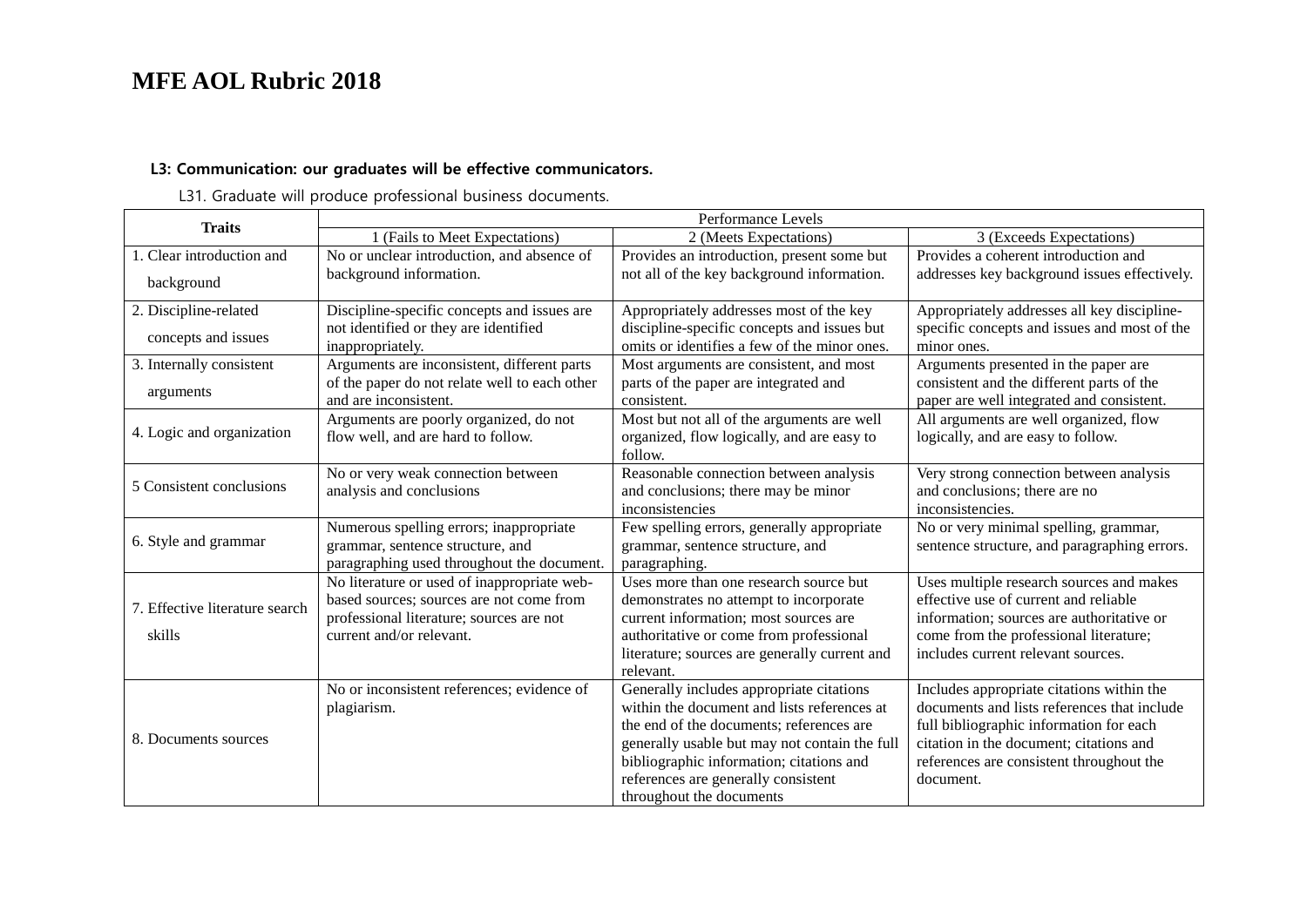|                                                | Performance Levels                                                                                                                           |                                                                                                                                                                                                           |                                                                                                                                                                                                                |  |
|------------------------------------------------|----------------------------------------------------------------------------------------------------------------------------------------------|-----------------------------------------------------------------------------------------------------------------------------------------------------------------------------------------------------------|----------------------------------------------------------------------------------------------------------------------------------------------------------------------------------------------------------------|--|
| <b>Traits</b>                                  | 1 (Fails to Meet Expectations)                                                                                                               | 2 (Meets Expectations)                                                                                                                                                                                    | 3 (Exceeds Expectations)                                                                                                                                                                                       |  |
| 1. Organization                                | statement or irrelevant<br>opening<br>N <sub>0</sub><br>statement; Loses focus more than once; does<br>not manage time effectively.          | Has opening statement relevant to topic, and<br>gives outline of speech; mostly organized<br>with some transitions; allows enough time<br>to deliver speech, although it could have<br>been better edited | Has a clear opening statement that catches<br>audience's interest and gives overview; stays<br>throughout.<br>Has<br>focused<br>transition<br>statement, ties sections together; effective<br>time management. |  |
| 2. Quality of slides                           | Sloppy and/or unprofessional; may be<br>difficult to<br>slides<br>read:<br>many<br>are<br>superfluous.                                       | Readable, professional, appropriate number                                                                                                                                                                | Readable, professional, imaginative and/or<br>high quality (without being a distraction).                                                                                                                      |  |
| 3. Voice quality and pace                      | of the<br>Demonstrates<br>one<br><sub>or</sub><br>more<br>following : mumbling, too soft, too loud, too<br>fast, too slow, "umms."           | Can easily understand; appropriate pace and<br>volume; delivery is mostly clear and natural                                                                                                               | Excellent<br>delivery;<br>conversational,<br>enthusiasm,<br>modulates<br>voice, projects<br>interest, confidence.                                                                                              |  |
| 4. Mannerisms                                  | Demonstrates one or more distracting<br>mannerisms, which may include<br>bad<br>posture, shifting feet, etc.                                 | No distracting mannerisms. Decent posture.                                                                                                                                                                | Uses body language effectively (and<br>naturally) to maintain audience's interest                                                                                                                              |  |
| 5. Professionalism                             | Makes excuses for the presentation; word<br>choice is not appropriate for audience;<br>inappropriately informal, does not stay "in<br>role." | audience profession-ally,<br>Treats<br>word<br>choice is acceptable (does not use<br>slang); keeps nervousness under control                                                                              | Treats audience professionally; confident,<br>shows command of topic                                                                                                                                           |  |
| media/rapport<br>6. Use<br>of<br>with audience | Relies heavily on slides or notes; makes<br>little eye contact; inappropriate number of<br>slides(too many or too few).                      | Looks at slides to keep on track with<br>presentation; appropriate number of slides;<br>maintains eye contact most of the time.                                                                           | Slides are use effortlessly to enhance<br>speech;<br>speech could be effectively<br>delivered without them; perfect eye contact.                                                                               |  |

#### L32: Graduate will deliver effective presentation accompanied with proper media technology.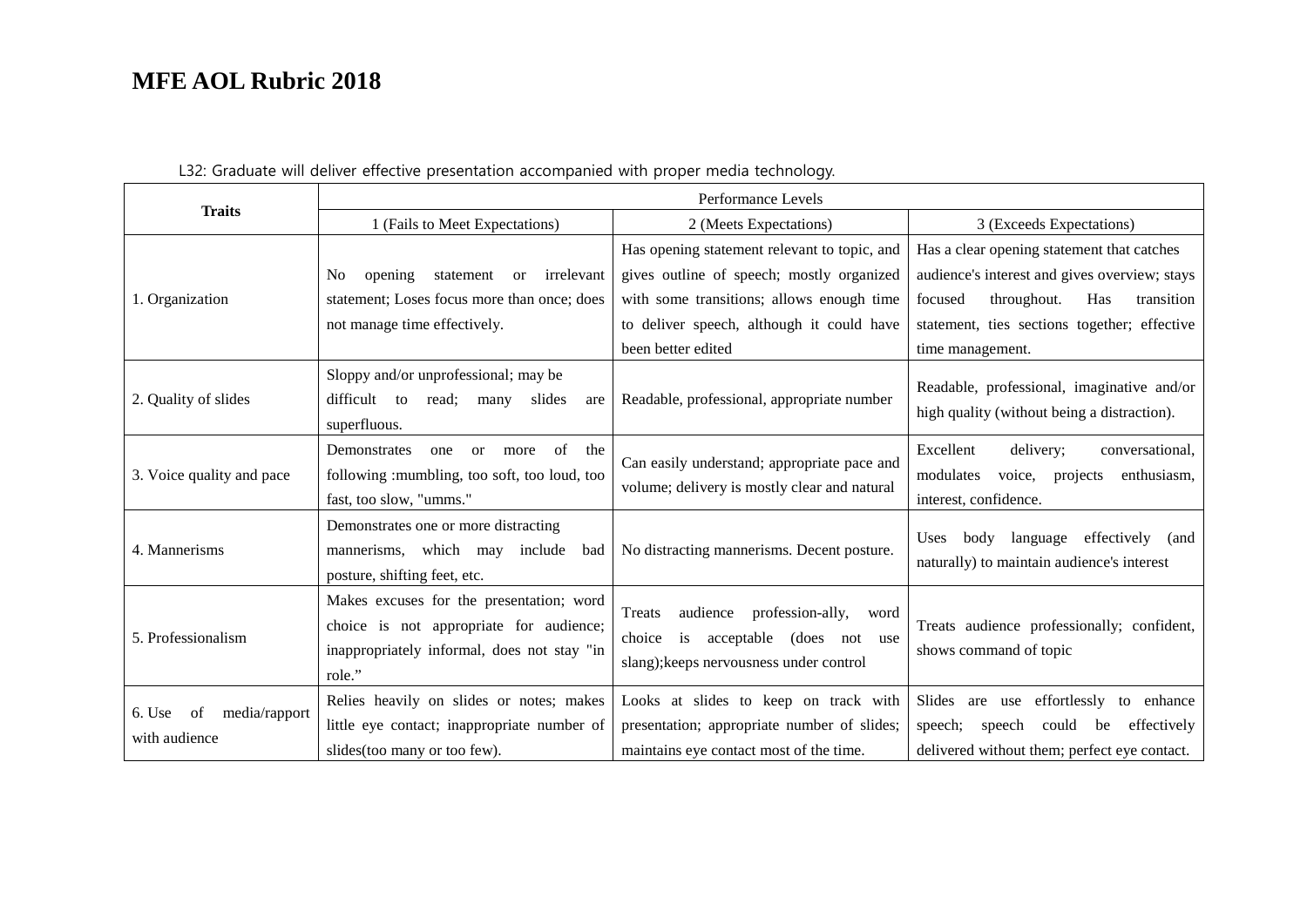| <b>Traits</b>               | Performance Levels                             |                                            |                                               |
|-----------------------------|------------------------------------------------|--------------------------------------------|-----------------------------------------------|
|                             | (Fails to Meet Expectations)                   | 2 (Meets Expectations)                     | 3 (Exceeds Expectations)                      |
|                             | Seems reluctant to engage fully in             | Consistently demonstrates commitment to    | Follows up on ideas and suggestions from      |
| 1. Commitment               | discussions and task assignments               | the project by being prepared for each     | previous meetings and reports findings to the |
|                             |                                                | group meeting                              | group                                         |
|                             | Focuses exclusively on task to be              | Balances the need for task accomplishment  | Volunteers to assist others and shares        |
| 2. Balance between task and | accomplished without regard to team            | with the needs of individuals in the group | information openly                            |
| interpersonal relations     | member or focuses exclusively on               |                                            |                                               |
|                             | interpersonal relations without regard to task |                                            |                                               |
|                             | Does not offer ideas or suggestions that       | Frequently offers helpful ideas or         | Listens actively and shows understanding by   |
| 3. Contributions            | contribute to problem solving                  | suggestions                                | paraphrasing or by acknowledging and          |
|                             |                                                |                                            | building on others' ideas                     |
|                             | Takes the group off track by initiating        | Introduces suggestions and ideas that are  | Uses tact and diplomacy to alert group that   |
| 4. Stays on track           | conversations or discussions unrelated to the  | relevant to the task                       | focus has strayed from the task at hand       |
|                             | task                                           |                                            |                                               |

#### L33. Graduate will demonstrate effective interpersonal communication in a team setting.